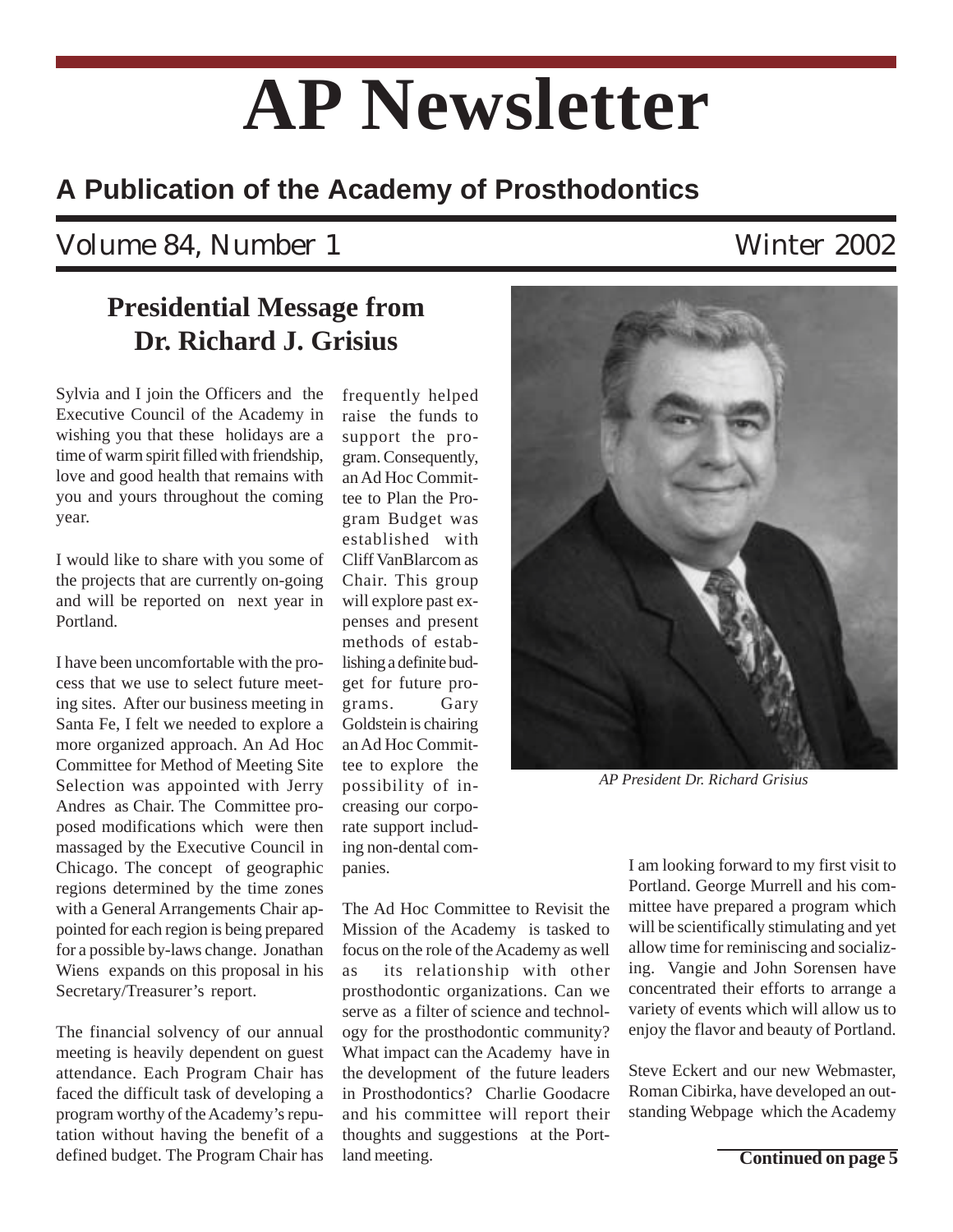## **Perspectives** from the Editor by Steven Eckert

I think it was Groucho Marx who said "I wouldn't belong to any club that would have me as a member." Pretty good quip, don't you think? The interesting observation is that most of the things that comedians say strike us as funny because there's fundamental truth beneath the surface.

Prosthodontics has always had its fair share of interest groups, specialty societies, and tangentially related organizations. Why, there even used to be a centralized clearinghouse for all the prosthodontic organizations. Alas the FPO is gone now; perhaps it folded because it couldn't keep up with all of the different groups that spring up at a moment's no-

> "If it works in your hands, let no so called evidence create a detour in the path to dental destiny"

Printed on banner of International Congress of Anecdentologists

### **Joining Up**

tice. Seems reasonable doesn't it? Almost every day there is a solicitation for another organization begging for members because it has a message, or a mission or maybe even a calling to do something to bring this specialty into the present with eyes focused on the future. A few of these organizations are trying to carve out very distinct niches for themselves.

Recently I received an invitation to join the American Society of Ceramic Dentistry. You probably recognize them by their mission statement: Strive to rid the world of enamel toxicity. This mission is based on the notion that there is no dental surface that cannot be fundamentally improved by the application of porcelain. Of course the organization has grown since its formation with a new leadership taking it in directions that it had not anticipated a few short years ago. Today the ASCD promotes the notion that the presence of tooth enamel is associated with a number of chronic maladies such as dysphoria, dyspepsia and dystonia, also know as the dreaded "D's." Although I have been accused of having a dyspeptic personality, I have resisted the enamel overhaul and consequently dispatched the application form for the ASCD to the circular file.

Arriving fresh on the heals of the ASCD application was the invitation to join a really unique society. Using the slogan "If it works in your hands, let no so called evidence create a detour in the path to dental destiny," the International Congress of Anecdentologists is diligently working to keep the kooks and nuts of the scientific community out of the sacred halls of pure clinical dentistry. The ICA, pronounced "icky," believes that the future of dentistry must not be charted by research, since it is often contradictory, but must instead be dictated by the understanding and knowledge that only the dentist providing the treatment knows what is best for the patient. The Congress has a special administrative structure in which every member of the group is also a Vice President. This eliminates the hierarchy that places one individual in a place of authority, a situation that lends credibility to ideas and concepts that may not find favor in the sight of other members, or vice presidents. Despite the prestige associated with the title,

#### **Continued on page 6**

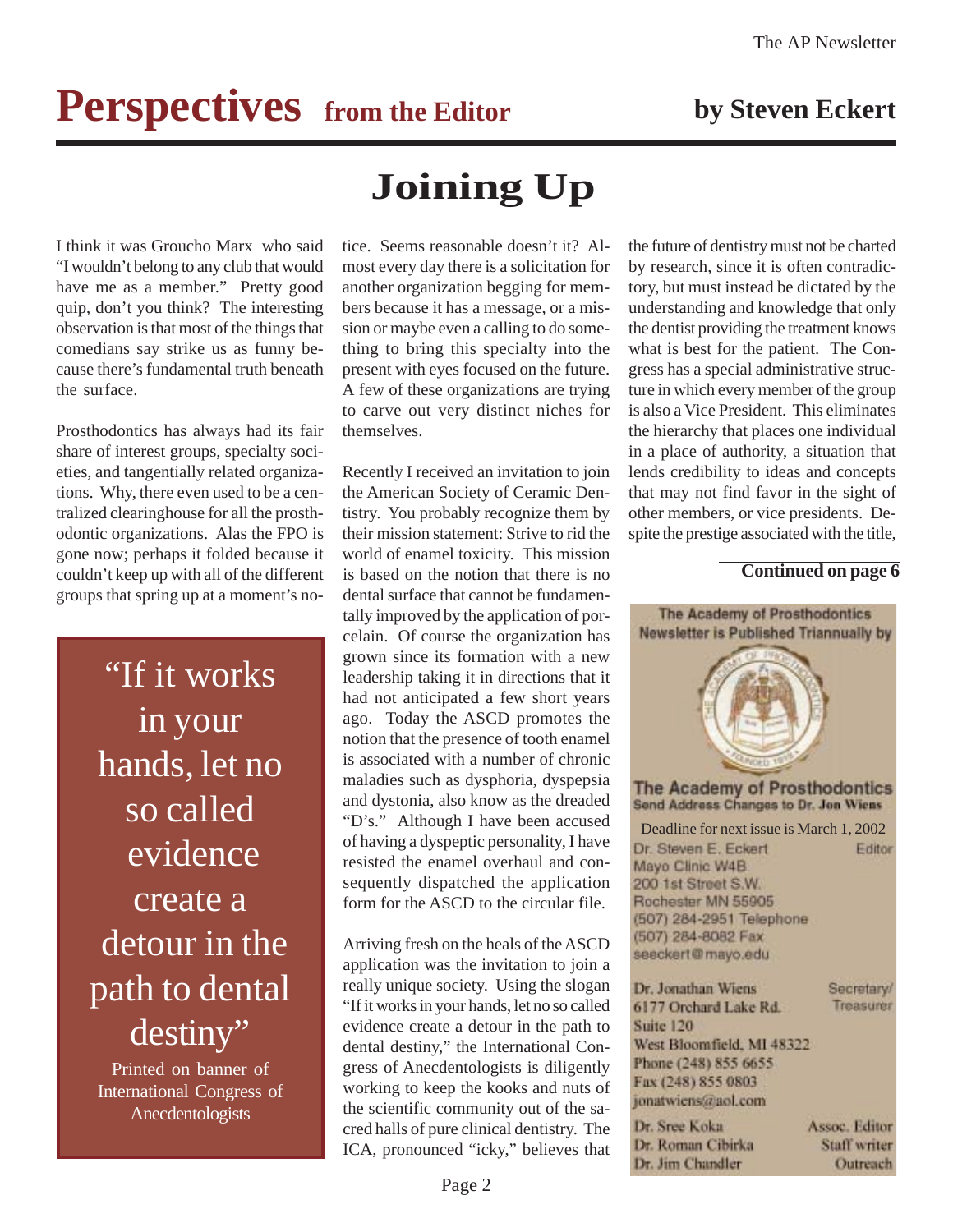## **Secretary-Treasurer Notes** By Jonathan Wiens

Greetings and Happy New Year! Plans are well under way for the Portland Meeting that is scheduled for May 2-6, 2002 (Thursday thru Monday). Local Arrangements Chairs, John and Vangie Sorensen, have organized exciting outings for all to attend from antiquing, microbrewery pub crawl, Columbia River Gorge and Mt. Hood trek. A preliminary meeting announcement will be mailed shortly that you may use to promote guest attendance. Detailed information regarding the meeting will be outlined in the next issue of the Newsletter. For the latest updates on upcoming events visit the Academy's website: www.academyprosthodontics.org

It is that time of year when dues statements are mailed and by now everyone should have received their statement; payment is due by **March 1, 2002**. The dues include the subscription fee for the Journal of Prosthetic Dentistry. Prompt payment will greatly facilitate the Academy's ability to function smoothly. Please keep the green statement for your records and return the **white** copy.

All attempts have been made to maintain accurate membership records. However, in today's world change seems to be the one variable that remains constant. But you can help by also remembering to return your **blue** membership data form and noting any changes or corrections. Our Recording Secretary, Steve Campbell, will use this information for annual updates to the Roster.

The Executive Council met on October 14, 2001 in Chicago. President Grisius began the Council's interim meeting by reviewing the committee appointments and outlining his goals for the Academy. Of particular interest was the appointment of four Ad Hoc Committees: Corporate Liaison, Method of Site Selection,

Mission and Role, and the Program Budget.

All expenses have been recorded for the Santa Fe Meeting. However, the final hotel bill is being reviewed for accuracy and appropriateness. Initial negotiations with the hotel have been somewhat successful in reducing the amount owed as a result. The remaining portion represents an attrition penalty related to not meeting the contracted room block. We had 30 fewer guests than the prior year, which may impact the bottom line. It was decided that the Associate Fellows Subcommittee would assist in helping with a head count for each event. The Spouses Committee will be assigned the responsibility of tracking attendance at their events. This method will ensure that the hotel and vendors do not inflate the numbers attending the various events.

The Finance Committee is to perform a financial audit on an annual basis and will review the financial records of the Academy. Discussions relative to options in the near and long-term were discussed. There is a need to develop and establish a budgetary process. The Ad Hoc Corporate Liaison Committee has ongoing activities to define mechanisms for support from non-dental companies. Background information is being gathered from fund raising companies. In the interim the traditional process of raising money should still proceed, including contacting the companies and organizations that have been providing support.

There is an effort in conjunction with the JPD to encourage more specialty organizations to become involved in the Glossary. The American Academy of Periodontology and the American Association of Oral Maxillofacial Surgeons have agreed to participate in expanding the Glossary.

The Council reviewed the Bylaws and noted some inconsistencies in the number of members on committees and their terms. The Council has requested that the Bylaws Committee include an exemption from the two-term limit for members of the Outreach Committee. A lengthy discussion ensued regarding the number of members on each committee. The Executive Council supports the current Bylaws that call for all Committees to have a minimum of three members.

A motion was passed to change the name of the AP Newsletter Committee to the Communications Committee. The activities of the AP website will be incorporated into the Committee's responsibilities. The motion will be forwarded to the Bylaws Committee to make the necessary changes before bringing it to the

**Continued on page 4**

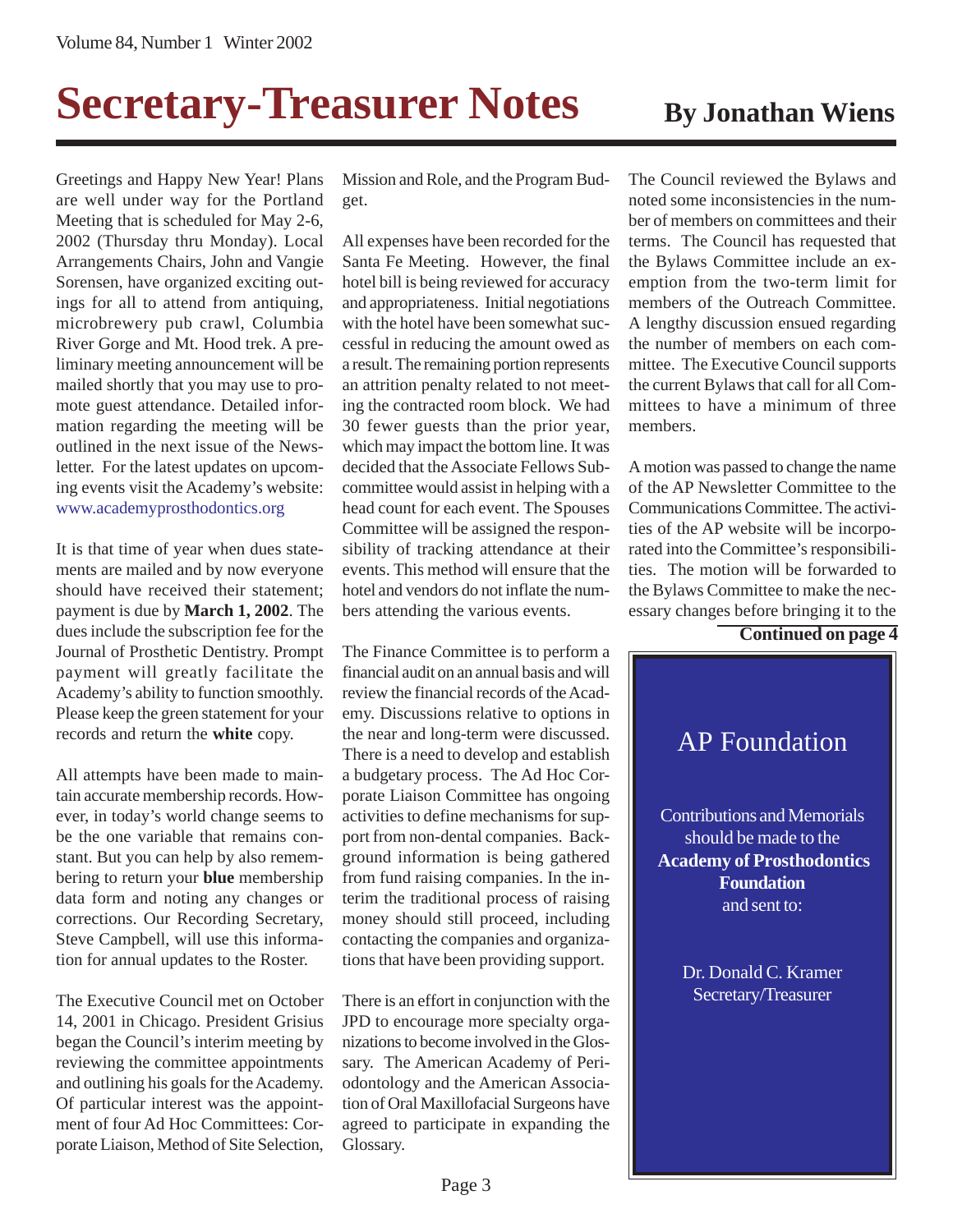#### **Secretary Treasure Notes Continued from page 3**

membership. In addition, the JPD is considering a plan to establish and maintain a server for a single website that would host information from all sponsoring prosthodontic organizations. Roman Cibirka will serve as the Academy's Webmaster and will act as liaison to the JPD in this matter. The Webmaster was charged with establishing a plan with recommendations for the website.

The Community Outreach Committee requested support for three Outreach Programs. They include Montezuma, Utah; Browning, Montana; and Juneau, Alaska. A motion was made to support the concept of accepting frequent–flyer mileage donations to an AP mileage account that could be established in support of air travel. The motion was seconded and passed. The committee, in coordination with the Secretary, will be responsible for establishing and managing any mileage account in support of the outreach program. Discussion ensued regarding the possibility of sending predoctoral dental students to the outreach programs. The EC supported this idea, as it would promote the prosthodontic community and specialty while providing a special educational opportunity for the selected students. The Community Outreach Committee will be responsible for planning and managing an opportunity for schools and predoctoral students to participate in the outreach program. The schools will assume partial responsibility for the cost of this program.

The Fellowship Committee plans a new associate fellows and new active fellows orientation for the 2002 Meeting. The Committee will present an overview of the nomination process during the Annual Business Meeting. There were three nominations received for associate fellowship.

At the last Annual Business Meeting, the Council was directed by the Fellowship to consider Niagara and Ottawa in place of Cleveland. Because of time constraints the EC was empowered by the membership to select the 2004 site prior to the Portland meeting. Davis Garlapo performed a Niagara site visit and provided written information regarding the various hotels and rates. Niagara is relatively close to Toronto and Buffalo, which should encourage guest attendance while allowing reasonable access. However, the distance may require hotel transportation service and/ or car rentals for the membership to access the meeting. It was noted that the American College of Prosthodontists has selected Ottawa for its 2004 fall meeting site, which presents as a potentially significant conflict with the AP Meeting. In addition to these locations, an Alaska site was considered. In an effort to fully consider the Alaska site, an outside agent made a presentation in Chicago. Some concerns expressed about the Alaska site included the restricted access, travel costs, cost of getting the speakers to the meeting, and the potential impact on guest attendance. It is probable that a surcharge would be considered to hold the meeting in Alaska as a result of the increased Scientific Program expense arising from increased speaker travel costs and potential reduction in guests. Given this information it was resolved to accept Niagara Falls as the 2004 site.

The Ad Hoc Method of Meeting Site Selection Committee reviewed the selection process for meeting sites. The committee recommended that six regions be identified for rotation of the annual meeting site. Concerns about the number of regions and the availability of members within a region to coordinate the site arrangements were expressed. The Council discussed the recommendations at length and determined that four regions should be considered following the four time zones: 1) Atlantic-Eastern, 2) Central, 3) Mountain and 4) Pacific-Alaskan. In addition, the Council desired a policy that would designate a General Arrangements Chair (GAC) or "meeting planner" for each region. The meeting planner would likely reside in the region. He/she could identify potential sites and collect the information

necessary for consideration. The information would include hotel availability, descriptions, rates, and suitability for the meeting, as well as ease of access to the location and the potential for guest attendance. This information would then be forwarded to the Place of Meeting Committee for consideration. In this way the membership would be more involved and the local arrangement members could be identified early. The GAC could be appointed four to five years in advance. This resolution was forwarded to the Bylaws Committee for review.

The Policy Committee received five suggestions: 1) Include evaluation of associate's second presentation prior to fellowship report at the Annual Business Meeting. Unfortunately, it would be difficult to tabulate evaluations prior to voting for elevation at the same meeting that they make their second presentation. 2) Reinstitute the policy of providing the guest list at the meeting. This has been done in the past and should be reinitiated for future meetings. 3) Use a larger scale of scoring to rate presentations. The Fellowship Committee will consider this method. 4) Allow electronic note taking. Unfortunately, this is disruptive to attendees but will be explored by the Policy Committee. 5) Do not charge prosthodontic residents to attend the meeting. The charge for residents is nominal at present (\$25) and is not believed to be a deterrent to attendance.

The Portland Scientific Program is well organized with four half-day sessions from Friday thru Monday. There are presently 25 speakers slated for the 2002 Scientific Program. The EBD session has been reduced to two hours, and will address a single issue without a breakout session. Considerable time was used reviewing the May 2002 Program to determine costs, and to establish a policy that will be used as guidance. The following was reaffirmed: speakers who are eligible for membership will receive no financial support; speakers who are not eligible for membership will receive coach airfare, up to 2 nights hotel, and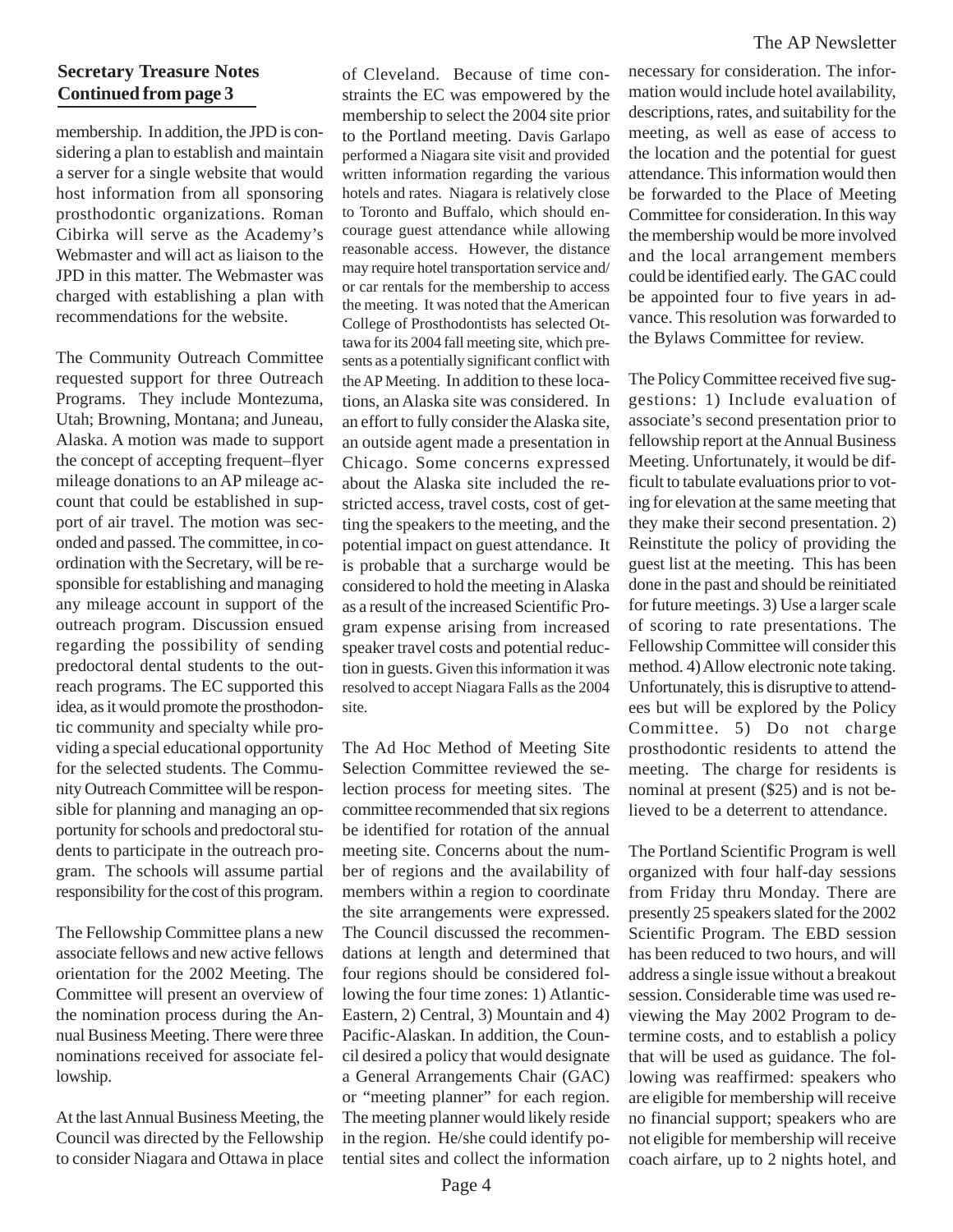#### Volume 84, Number 1 Winter 2002



#### **DR. FRANCIS V. PANNO NAMED ASSOCIATE DEAN FOR CLINICAL AFFAIRS AT NYU COL-LEGE OF DENTISTRY**

Dr. Francis V. Panno, a well respected Prosthodontist and dental educator, was named Associate Dean for Clinical Affairs at the NYU College of Dentistry, by Dean Michael Alfano. Prior to being named associate dean, Dr. Panno was Head of the Division of Reconstructive and Comprehensive Care and Chair of the Blatterfein Department of Prosthodontics. He continues to hold the endowed Chair of the Ira E. Klein Professor of Prosthodontics.

"Frank Panno is a dynamic leader with

an impressive record of accomplishments at NYU and in the specialty of Prosthodontics at the national and international levels. He has been instrumental in building areas that are rich in clinical achievement, research, and scholarship, and he has won the respect and admiration of faculty, students, and staff. We are fortunate to have him at the helm of our clinical affairs enterprise," said Dean Alfano.

Dr. Panno received his Bachelor of Science Degree and the Doctor of Dental Surgery degrees from Marquette University, Wisconsin. He earned his Advanced Education certificate in the specialty of Prosthodontics at New York University. He is a Diplomate of the American Board of Prosthodontics, a Fellow of the Academy of Prosthodontics, the American College of Prosthodontists, the American College of Dentists, the International College of Dentists and other dental professional associations.

He is a past president of the Ninth District Dental Society of the Dental Association of the State of New York and of the Omega Chapter of the National Dental Honor Society, Omega Kappa Upsilon (OKU). The American College of Dentists awarded him the Meritorious Service Award and OKU awarded the Distinguished Professor Award. The International Circuit Courses Lecture Award was presented by the American Prosthodontic Society.

#### **Secretary Treasurer Notes Continued from page 4**

one social event for up to two people. Each speaker was reviewed for the 2002 Program following these guidelines. In addition, non-dentists and other special lecturers may receive a minimal honorarium in support of their participation in the Program.

The Audio-Visual Committee requested feedback from the Council on methods for management of computer projection in support of the Program. The Council supports the use of appropriate digital projection equipment from the members of the Academy along with the reimbursement for any direct costs to members willing to support this need. Several individuals on the Council believe they have access to the appropriate equipment if necessary. If the equipment and support is not available from a member, rental from an AV service company must be considered.

Lastly, the Ad Hoc Mission and Role Committee suggested that the mission statement be revisited to refine and focus the role of the Academy. The Academy can serve as a filter of science and technology for the prosthodontic community. Our role with other prosthodontic organizations, leadership development, masters of comprehensive care, and many other areas must be considered. The Academy needs to develop, establish and refine these linkages. The Committee will make recommendations in May for a facilitated vision/mission meeting.

#### **Presidential Message Continued from page 1**

can be proud of, and they keep coming up with improvements. Please go to www.academyprosthodontics.org. Steve Eckert is also to be congratulated for the excellent, thought-provoking. editorial he wrote in the last newsletter regarding Sept. 11.

As I drive into Washington D.C., past the gaping wound in the Pentagon now under repair, and come upon the expansive rows of white grave markers in Arlington Cemetery, I ponder with new appreciation the cost in lives expended to maintain our freedom and democracy. My thoughts drift to the thousands in New York, many also taken in their youthful prime, who will never enjoy the holiday season with their loved ones. For most of them, there is not even an individual grave site to visit. I will hold my children and my grandchildren a lot closer and pray for those who are less fortunate, as well as the many young people who are in harms way defending our country, God Bless America!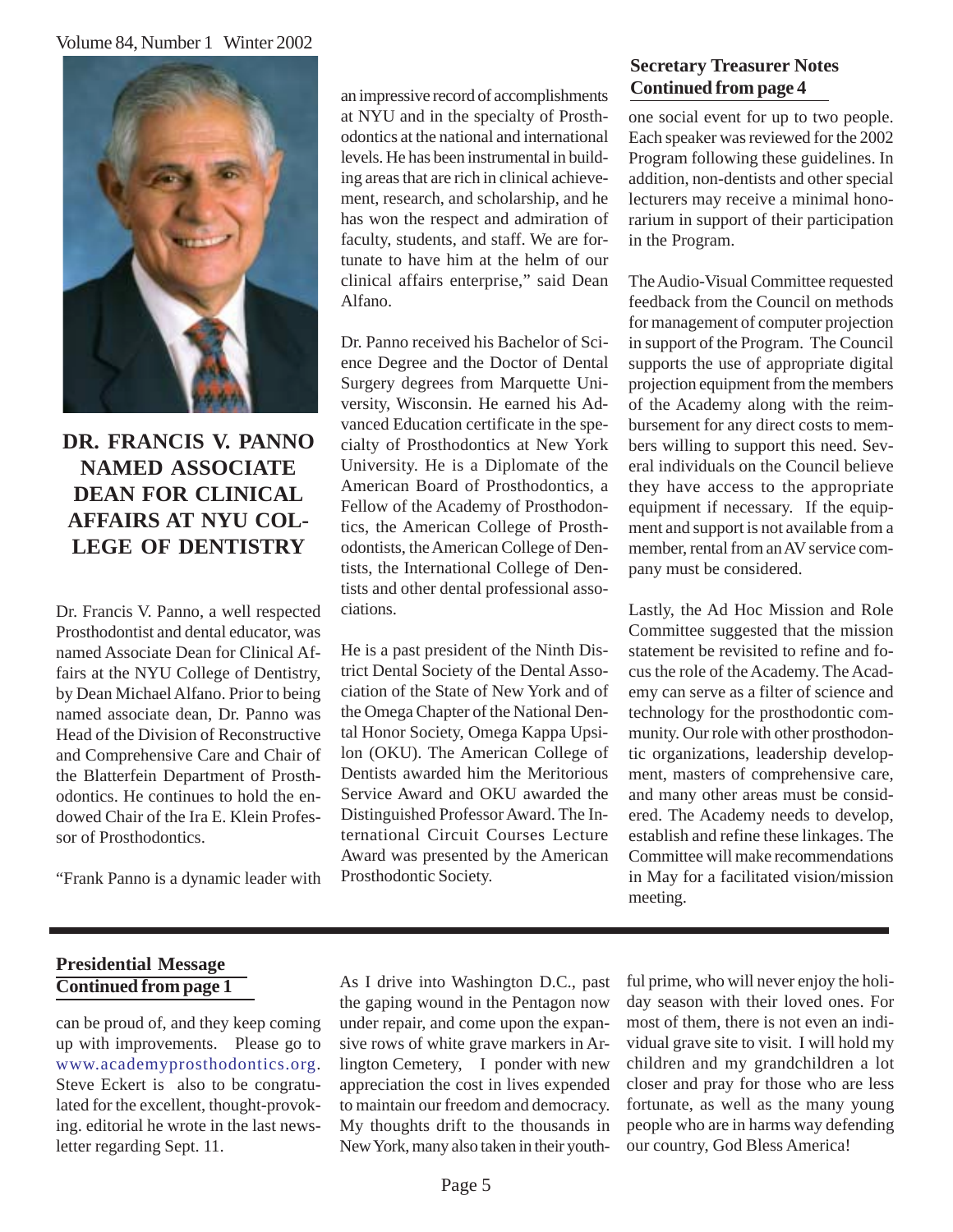#### **Dr. David Wands Continued from page 8**

training and values. His newest interest in the Scouts is the recently introduced a fly-fishing merit badge for which he intends on being a counselor and fly-tying instructor.

When queried on his most significant professional accomplishments, he affirmatively responded membership in the Academy, helping his patients, the ability to provide altruistic donations and being financially independent in eleven years. Dave looks forward to a unique status of being retired longer than he had worked.

The pinnacle of his personal accomplishments is undeniably his friendships. He places deep value on maintaining warm, interactive relationships, followed closely by the plethora of activities he participates in. Foremost would be his profound love of fresh and salt-water fishing. Outside of fishing twice weekly, he travels the globe in pursuit of his fondness with recent journeys to New Zealand and British Columbia, Canada. Dave's annual trips to Alaska and Zihuatanejo, Mexico supplement the excitement and challenge, but he replies, "it's not just the fishing, it is the camaraderie that make each trip special." One

specific challenge of his journeys is the attempt to land the largest fish possible on the smallest line. At one point, Dave may have in fact broken the world record for the largest Black Marlin caught on a twenty-pound test line!

From marine to earthen activities, Dave is accomplished. Attaining master gardener status and maintaining over 7,000



square feet of gardens, while raising pigs and chickens on his country estate lends credence to his diverse talents. Furthermore, he is an enthusiast of an American icon, the Corvette.

From the rumble of America's dream car, to the solitude of nature, to the podium of philanthropy, this Life Fellow loves life and

is a meticulous, successful person who strives to expand his personal ambitions in pursuit of excellence and serenity. Dr. David Wands has an ardent perspective on life who believes success is measured in commitment to goals, attainment of inner peace, love and respect for others, continual self-improvement, unselfish giving, and always being thankful for God's gifts.

#### **Joining In Continued from page 2**

this group was also rejected in my house.

Some organizations shoot for universal appeal. An example of one such organization is the International Congress and Board of Cosmetic, Esthetic, Phonetic, Sleep Apneic, Restorative, Prosthetic, Implant and Paranormal Dentistry or ICBCEPSARPIPD for short. This is a tremendous organization devoted to all phases of dentistry, or at lease as many phases as the creators could think of. Unfortunately some have suggested that the group is somewhat lacking in focus. In addition to the blurred vision problem, their crest is so large that the meeting program must be printed on an 11x17

form just to get it to fit and this precludes normal mailings.

My favorites are the groups that are so busy curing disease that they don't have the time to form an actual society. A speaker at a recent meeting described some research colleagues who were working on the condition of papillary deficiencies. I learned that patients can actually become suicidal should their interdental papilla fail to fill the gingival embrasure. One of the remarkable success stories described a 78 year old patient who returned from the brink following the diligent efforts of a team of papillae reconstructionists. After seven reconstructive surgeries this group was able to eliminate the dreaded black triangle created following periodontal surgery to eliminate a series of six and

seven millimeter pockets found in the maxillary incisor region. Unfortunately, in correcting the residual black triangles, the pocketing was reestablished but the "team" thought that this inconvenience was of less importance than the hideous cosmetic deficit from the previous periodontal therapy.

It seems like going through the list of solicitations has resulted in no real opportunities to expand my societal memberships. Just about the time that I resigned myself to joining no other groups, a letter arrived from one that really struck my fancy. Here is the Prosthoskeptics Memorial Society. A group that clings to the motto that "only fools and frauds apply technology before it is tested." Now, if only they can work on the acronym.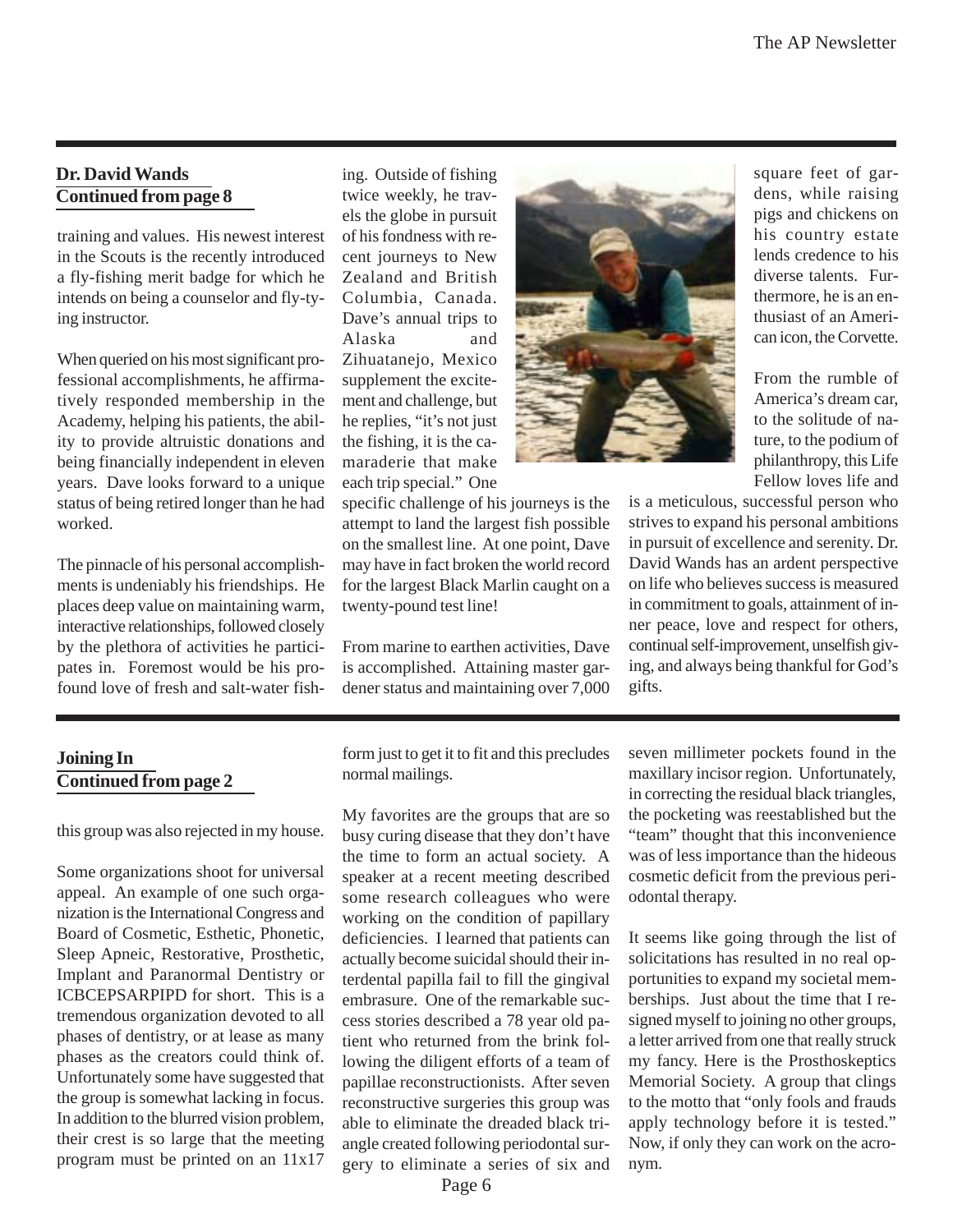## **Outreach by Jim Chandler**



### **Academy Outreach in Montezuma Creek**

Since 1993, the Academy of Prosthodontics has been committed to an ambitious program of delivering prosthodontic care to underserved areas. Since the inception of this outreach effort, the Academy has provided several hundred thousand dollars in care to Native American sites and to inner city Chicago. This August, Academy prosthodontists John Agar, Jim DeBoer and Eric Rasmussen visited Montezuma Creek, Utah for the second time. This Navajo Reservation Clinic is not part of the Indian Health Service and although it has a modern dental clinic, it does not have a dentist. Many of the patients live far from the clinic and do not speak English so access to care is a major problem.

Patients were recruited by placing signs for a "free denture clinic". This year the

group treated 24 patients with 34 prostheses. Many of the patients were partially edentulous and were able to have teeth removed and immediate dentures placed. This is particularly important

since diabetes is a major health problem among the Navajo people. Since there was not enough laboratory space in the building, a temporary lab was set up outside for boil-out



Eric Rasmussen and Jim DeBoer enjoy the open air laboratory

and denture finishing. Eric Rasmussen said that the ninety degree plus temperatures made wax boil-out much easier.

The Academy Group was assisted by University of Connecticut graduate student Rachel Squier and post-graduate student Patchanee Rungrudngdnunt and dental technicians Donna Morin and Deb Studnicka.

Over the years the Academy has received generous help from the Indian Health Service and dental suppliers and manufacturers. The only remaining major expense is airfare for the participants. Dr. Rasmussen has suggested that the Academy set up a frequent flyer account which could receive donations of miles from Academy members. If this effort is successful, the Outreach Program could be carried on indefinitely with very little expense to the Academy. If you are interested in donating frequent flyer miles or volunteering for this worthy effort, please call Eric Rasmussen, Chair of the Outreach Committee.